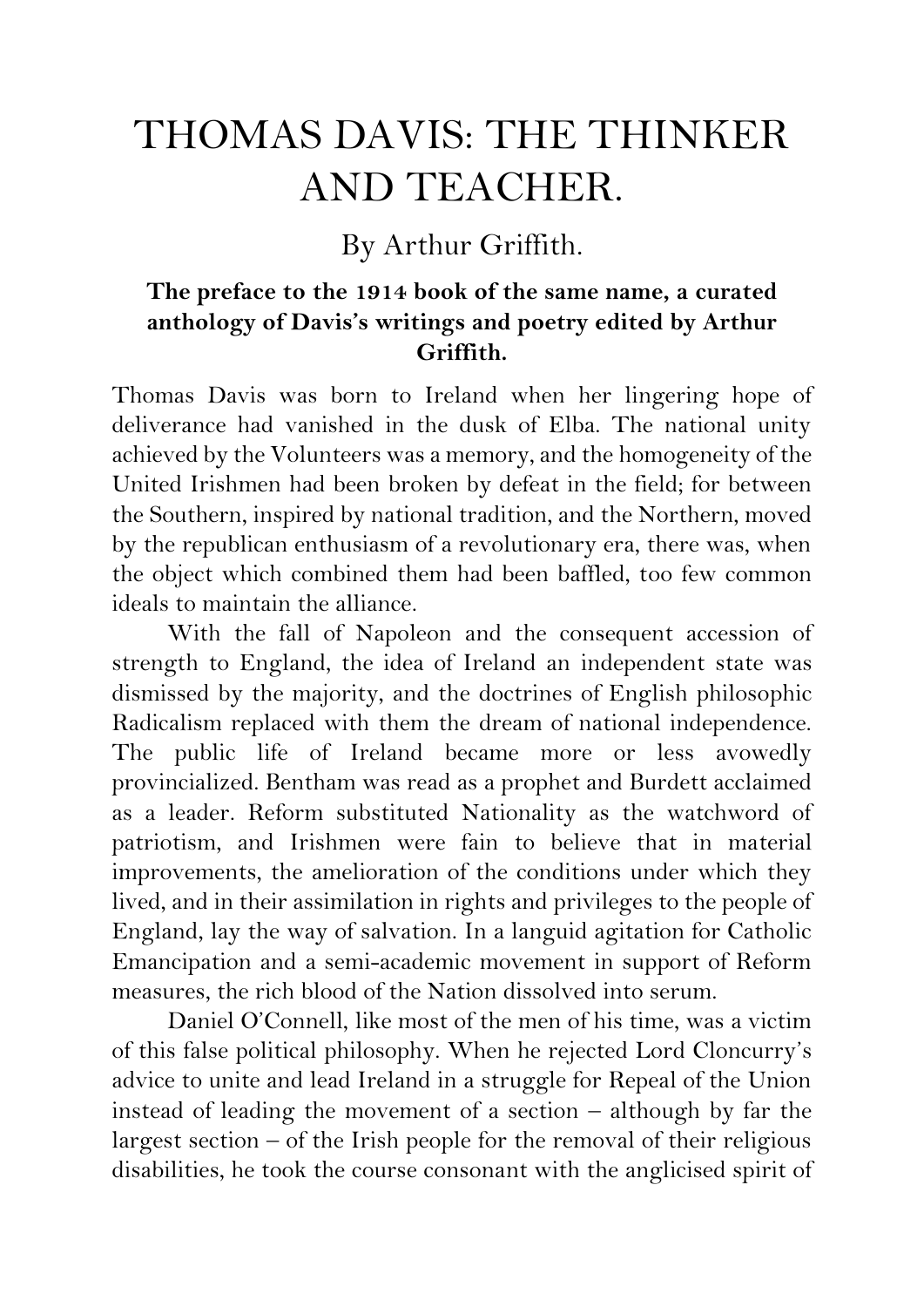his age. He was a reformer. His mind was not the mind of Moses. To put the people of Ireland in equality of legal rights and opportunities with the people of England was to him to redeem them. This was his ambition – his aim. And the error of his policy in his later years will find a nobler palliation when it is realised that he lived and died under the sway of the Benthamite philosophy that overspread Western Europe from England during the earlier part of the nineteenth century, and that, according to its false lights, he did his best for his people.

It is essential to understand O'Connell in order to realise what Davis was to his country. While they were united in a political purpose, there was a fundamental conflict of ideals between the two men. Both loved and served the Irish people, but the Nation, without which Ireland was but rock and sand, had small being for O'Connell. Davis was one of the first men in nineteenth-century Europe to resuscitate the doctrine of Nationality, and challenge the Universalism and Utilitarianism which both Democracy under the French Revolution and Aristocracy under the Holy Alliance had proclaimed as Truth. To O'Connell, grown grey in the acceptance, the new-old doctrine was fantastic.

Davis was born at Mallow on the 24th of October, 1814. He was the youngest son of Surgeon-General Davis – a man of English birth and Welsh blood – and of his wife, Sarah Atkins of Mallow, a lady in whose veins the blood of the O'Sullivans mingled with that of the Cromwellians. His family, in which he was the youngest, was opposed in politics to, and different in creed from the great majority of the people. He, alone, broke through the influence of environment and family tradition. His love of country was instinctive. In one of his bestknown poems he tells us that from his boyhood he dreamed of living to serve Ireland as the Greek and Roman heroes had served their nations.

In the political way of his family Davis could find no path of service, and a short adventure along the line of the exotic and fashionable radicalism of the time convinced him that it was not less repugnant to his patriotism. In Trinity College, where he won no reputation for genius or brilliancy but gained respect for studiousness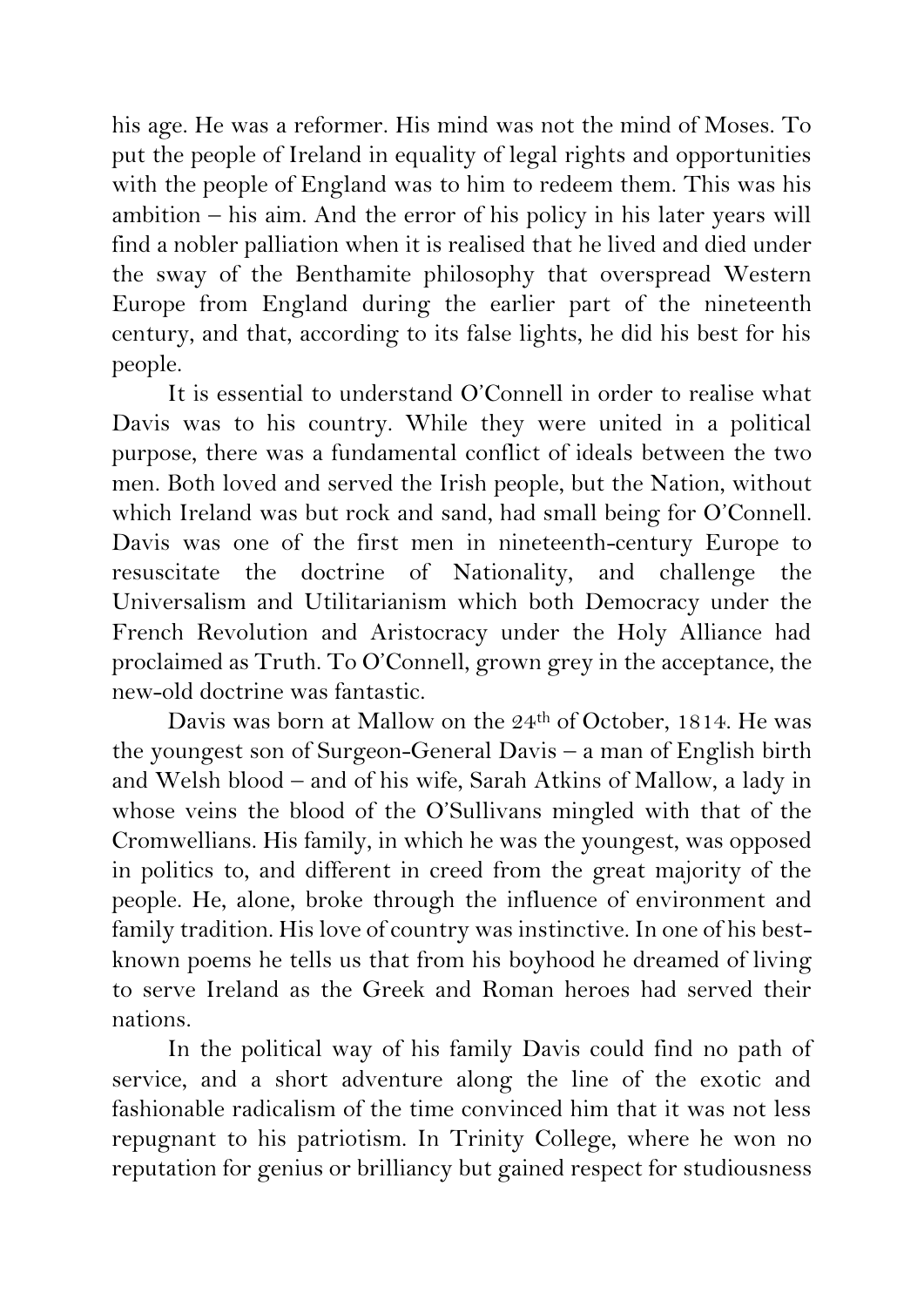and conscientious work, there was a tutor, keen-minded and sharptongued, who despised the cant of his age and held like Turgeniev that in Nationality resided the mainspring of Progress.

Thomas Wallis, a somewhat cold and cynical man, but a man of deep conviction and stern rectitude, did that work for his country which lay to his hand by setting up again before the students with whom he mingled the ideal of a self-reliant Irish Nation. He was not a man to rouse enthusiasm or inspire love, but his intellectual force compelled others to reflect on their duty to their country. In Davis, Wallis recognised, more than in any of his college contemporaries, "a deep nature and a well-stocked mind beneath a shy and diffident exterior." It was Wallis whose encouragement helped him to realise himself. Davis's address to the Historical Society in 1840 revealed to his fellow-students a philosopher and a national leader in one whom they had reckoned a mediocrity. To Wallis it announced the national "Phosphorous or Bringer of Light."

To turn their faces from the false lights of Cosmopolitanism and realise they had a country, which reason pointed out as the proper field for their exertions, while honour bade them spurn the temptations of power and popularity which would induce them to place their personal interests above its honour and its interests, was an unfamiliar doctrine in the place and time wherein Davis spoke, but its nobility was manifest to the generous soul of young manhood, and after the night of its enunciation by Davis he found Thomas MacNevin, John Blake Dillon, and others of his fellow-students his disciples. To spread the gospel through the land was the subject of many an anxious discussion.

William Eliot Hudson, a man of culture, patriotism and moderate wealth ("The best man and the best Irishmen I ever knew," wrote Davis in his last hours) sustained a little monthly magazine in which he sought to interest the Irish in their music, their language, their history, and their institutions. In it Davis made his first appeal through the press to the nation. But Hudson's *Citizen* had a limited audience to appeal to, and the people at large were scarcely reached. There was then in Dublin a timid, whiggish, but honest Alderman named Staunton, who owned and published a timid and whiggish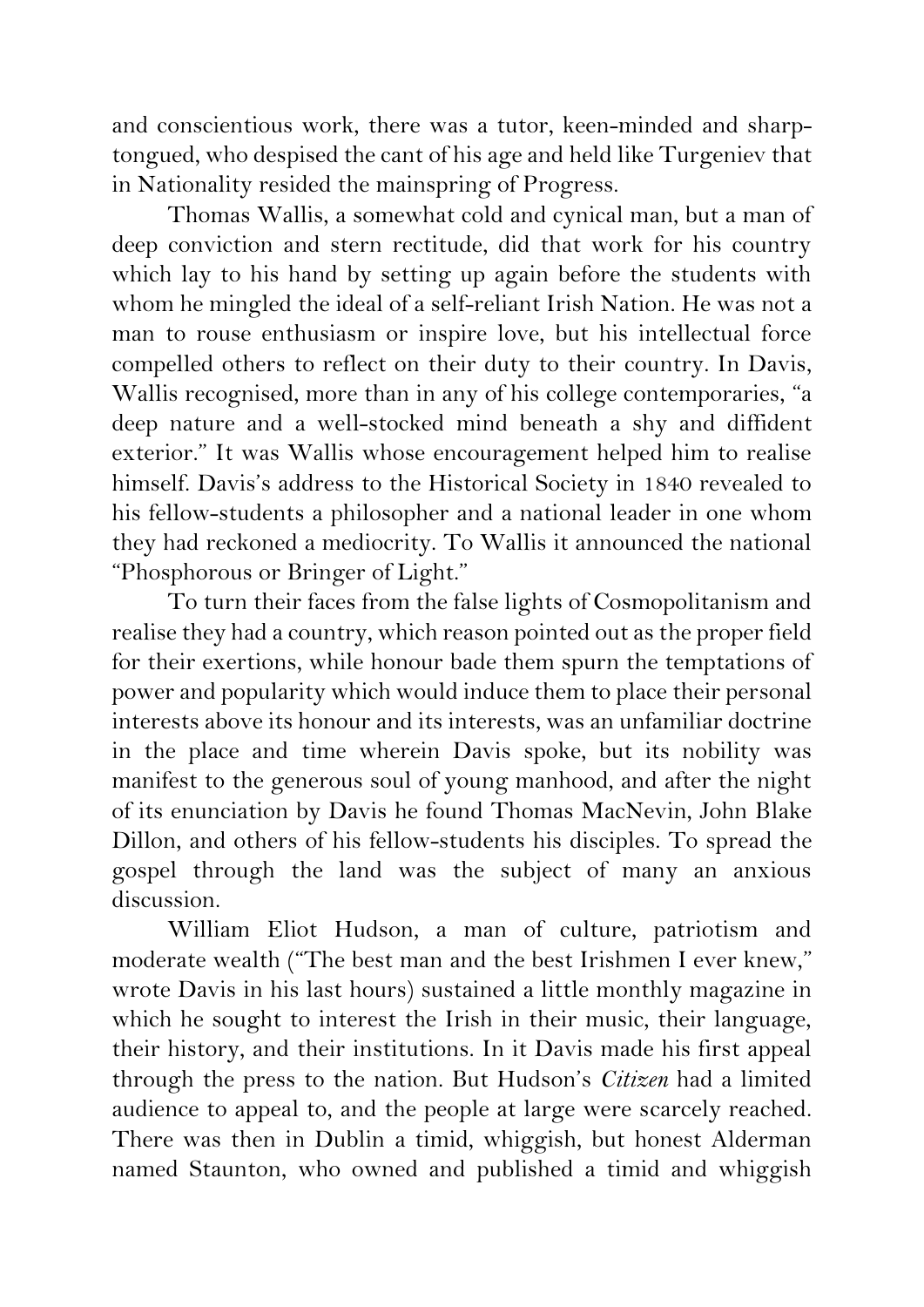Catholic journal, the *Morning Register*, of which Gavan Duffy was subeditor. Mr. Staunton was induced to permit Davis and Dillon to write for a short period its leading articles. The readers, bred in the faith that Ireland was shire-ground of English Whiggery, could not apprehend the man who took his stand upon an Irish Nation in which Catholic and Protestant, Milesian and Cromwellian, had a common part. The experiment cost Mr. Staunton some of his supporters and amused the other Dublin journalists of the time – Whig and Tory – who could only see in Davis an eccentric visionary. It was Gavan Duffy, when contemplating launching a weekly paper in Dublin, who, first among the journalists of his day, recognised the truth of Davis's gospel and the ability of the man, and boldly adventured, against the advice of the experienced, to link the fortunes of his new paper with Davis and his doctrine.

The *Nation* newspaper, which Duffy edited and Davis inspired, is part of the history of Ireland. Save O'Connell, it was the greatest influence of its generation, and it has influenced every generation since. It gave back to a provincialized and feud-riven people lofty aspiration and national enthusiasm, and it essayed boldly and all but successfully to revive the union of a nation, whose divisions and jealousies were constantly promoted by foreign intrigue for foreign interest. It brought, during the first years of its existence, more reality into Irish politics than Ireland had known since 1782.

The centre of the sham politics of 1842 was on Burgh Quay in Dublin, where O'Connell and his sons, and the parasites who surrounded him, mumbled weekly about that Repeal of the Union which none of them believed possible. When O'Connell rejected Cloncurry's advice – and the difficulties of his position at the time may excuse the rejection – to agitate for Repeal of the Union instead of Emancipation, he inflamed in the long years of agitation forces of latent bigotry which offered stupid and fanatical opposition to any after movement with which he connected himself.

The Protestant population of Ireland was predominately anti-Unionist before the agitation for Catholic Emancipation. Cloncurry had seen that in an agitation for Repeal of the Union Catholic and Protestant could be combined, and that Emancipation would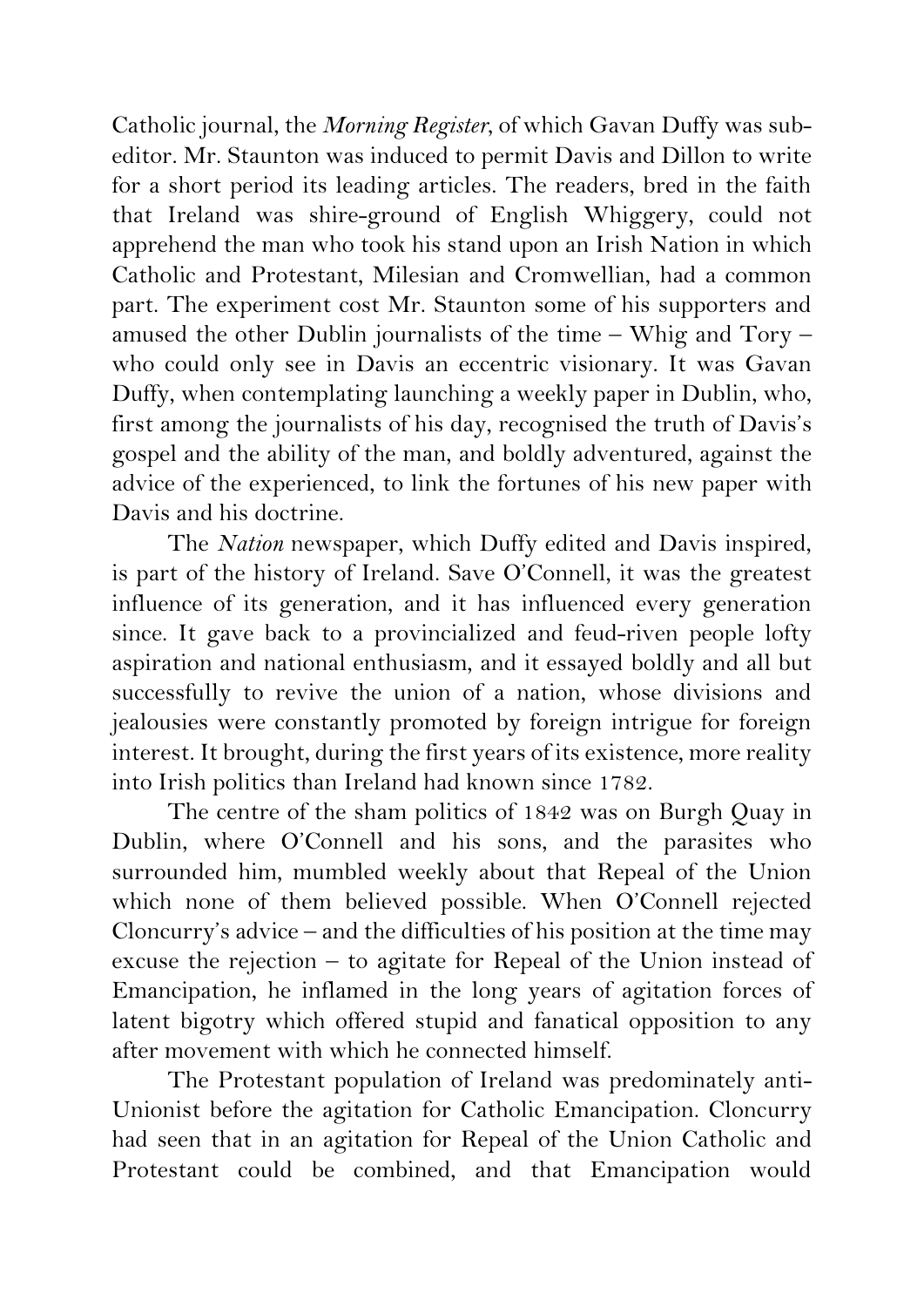inevitably and freely have followed Repeal. But, in the circumstances of the country, Repeal could not inevitably or freely follow Emancipation. The Catholic movement was succeeded by the attornment of the Protestant Irish to that Union which their fathers had so bitterly resisted and they themselves deeply disliked. When O'Connell raised the flag of Repeal after the Emancipation agitation the response came only from Catholic Ireland.

Two years later he struck that flag in consideration of promised measures of reform, and led Ireland to the support of English Whiggery. In his resuscitation of the Repeal agitation when the English Tories came back to power and office, neither his friends nor his enemies gave him credit for sincerity. Undoubtedly he did not believe it was in his power to achieve Repeal, but by calling for Repeal he hoped to induce the British Government to buy him off with remedial measures for the country.

By boasting that he would not accept less than 20s. in the  $\mathcal L$  as a national settlement, he counted on his opponents offering half-acrown and hoped to secure five shillings.

This sham Repeal movement the *Nation* made a reality, by insisting on regarding it as a serious organ speaking the authoritative voice of the country. The *Nation* made Repeal the slogan of awakening nationalism, and in a few months the bulk of the people were swayed by determination to regain their native parliament at any cost. O'Connell, himself, was swept onward by the tide of enthusiasm, and faith in himself and in the strength of his people returned for a brief space when he gazed on the hostings of Tara and Mullaghmast, ready to obey him to the death. It was then he rashly challenged England, and the English ministers put him to the test at Clontarf. He failed, as they shrewdly foresaw he would fail, and the English were delivered from their greatest Irish peril in the nineteenth century.

After the retreat of O'Connell, Davis, while keeping Repeal forward as the national demand, looked to a federal settlement as the utmost that could be, at the time, achieved. Had he lived he might have succeeded. But his death in September, 1845, on the eve of the return of the English Whigs to power, removed the one man who could have saved O'Connell from himself. With the Whigs in office, O'Connell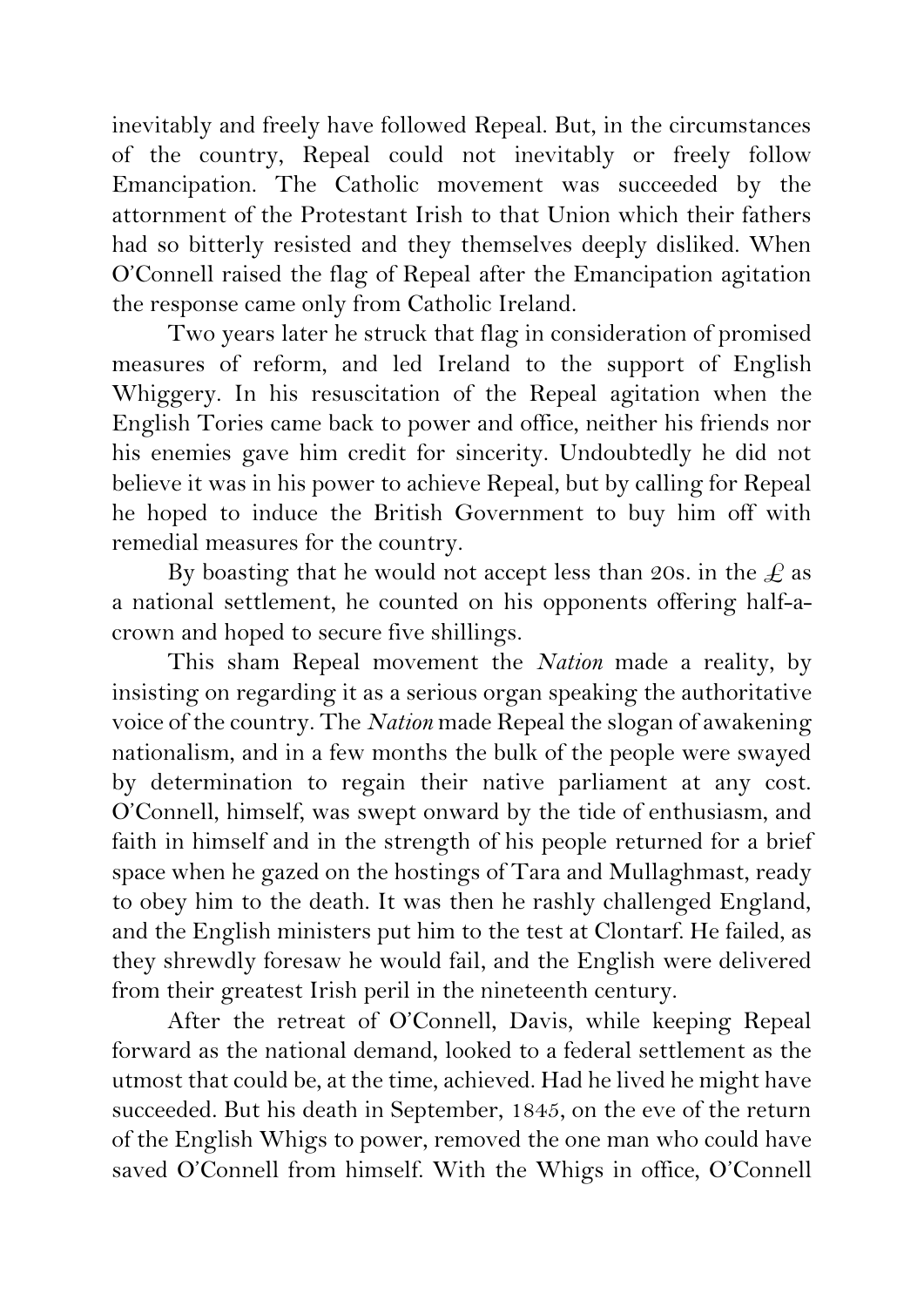again abandoned Repeal for "Amelioration." So ended the great Repeal movement which in 1843 stood on the threshold of triumph.

Davis was the first public man in modern Ireland to realise that the Nation must be rebuilt upon the Gael. Neither Grattan nor Wolfe Tone, both of whom sought like Davis to unite Catholic and Protestant, Cromwellian and Milesian in the common bond of country, realised as Davis did that while it is impossible to undo the Plantations, it is essential to undo the Conquest.

The width of the gulf that divided the minds of O'Connell and Davis is found by recalling that the former discouraged the national language and peculiar customs of his country and pointed the path of progress towards assimilation, while the latter taught it was better for an Irishman to live in rags and dine on potatoes than to become anglicised. The men were at opposite poles in their outlook on Ireland, and if the object in which they were combined had been achieved O'Connell and Davis could not have been other than antagonists in the political arena, for the ideal Ireland of the one man was a smaller and happier England, while the ideal Ireland of the other conflicted with English civilisation at every point. O'Connell was a political philanthropist – Davis a nationalist. Neither man's share and place in Irish History can be settled while this is unrealised.

The public life of Davis was spanned within three years. In that short period he forged the Repeal movement into a weapon which O'Connell had but to wield to win. He won to the service of Ireland the enthusiasm of youth and the intellect that had theretofore spent itself elsewhere. He softened our asperities and dispelled much of the bigotry and misconception that kept Irishmen apart, and he opened the way to national reunion. He gave back to thousands of the despondent and misled a country to live and work for, and to his countrymen and his country's cause he restored some of the dignity they lost when Ireland lost its Senate. The gigantic figure of O'Connell inspired no generation but his own. The spirit of Davis has raised in every generation since his death resistance to national subjection and effort for national liberty.

But Thomas Davis did not invent Irish nationalism. It was centuries old. He found it neglected, half-derided, choked with